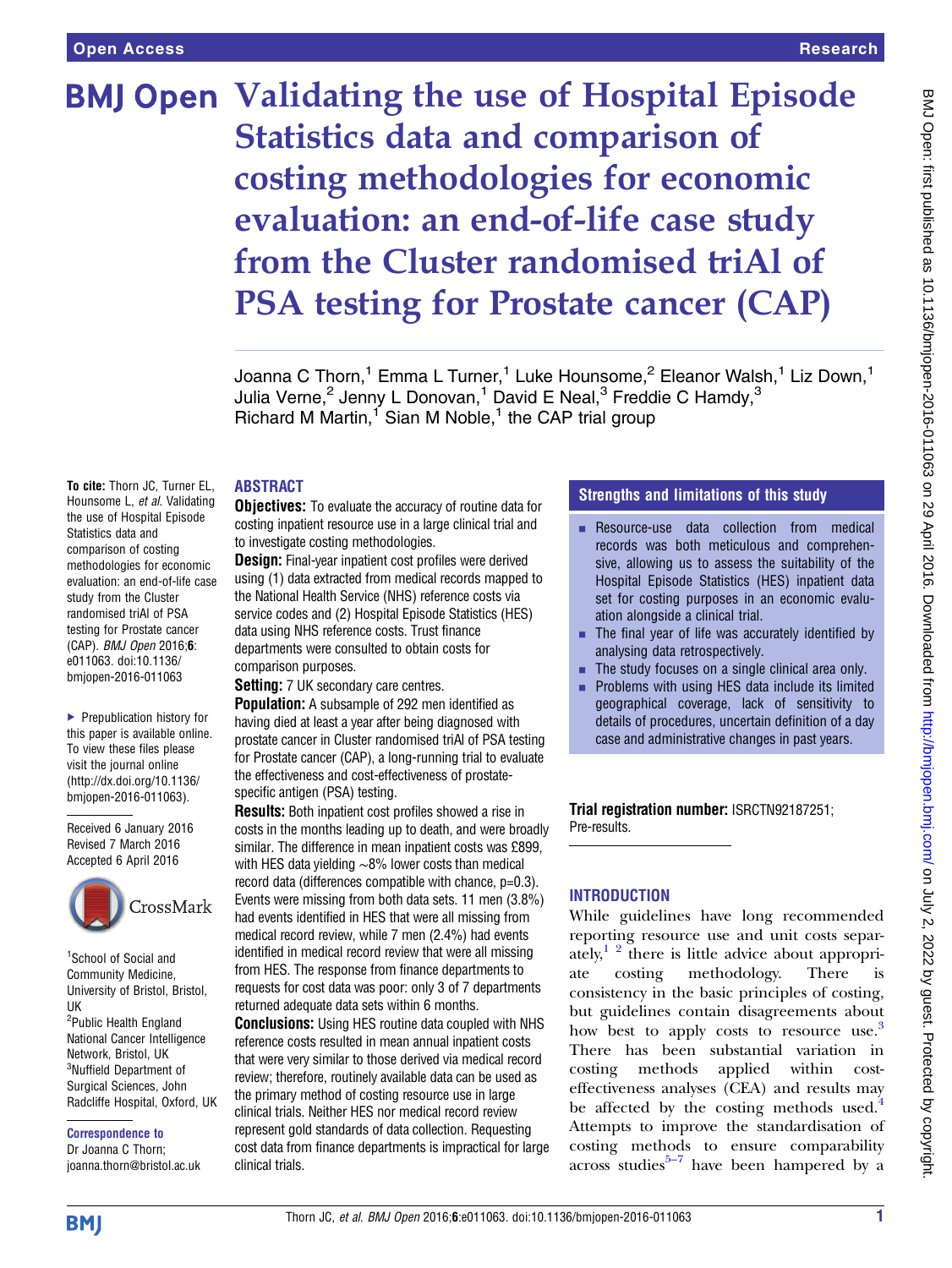lack of transparency in reporting, with many studies reporting costing methodologies in an opaque fashion.<sup>[8](#page-5-0)</sup>

There are necessary trade-offs between research resources available and the accuracy of the costs that can be obtained. Typically, health economists have collected information on resources consumed by extracting data from medical records or by asking patients themselves to supply data. Similarly, cost data relating to resource use identified within a trial is commonly obtained by asking finance departments in the National Health Service (NHS) trusts to supply data; over half the Health Technology Assessment (HTA) studies that reported an economic evaluation used costs from local sources.<sup>[9](#page-5-0)</sup> However, these can be time consuming and costly processes, and may not represent the best use of research resources. Increased access to routinely collected data in the UK, such as the NHS reference costs and the Hospital Episode Statistics (HES) data set in England, $\frac{10 \text{ } 11}{10 \text{ }}$  is affording researchers opportunities for obtaining costs in healthcare more readily. For example, HES data can be used to identify relevant resource use, while the NHS reference costs can potentially be used in place of data from finance departments. Each hospital inpatient stay recorded in HES is assigned a healthcare resource group (HRG) code, with HRGs representing collections of procedures that typically use similar levels of resources (based on the diagnosis-related groups (DRGs) used in the USA). However, data such as HES are primarily recorded for the purposes of administering the health service and, as such, are not specifically designed for research purposes; therefore, there may be limitations to the usefulness of the data. In addition, the data have not been validated for use in economic evaluation costing studies, and therefore it is not possible to say how accurate or complete they are; researchers and policymakers cannot be confident the results reported are correct without some form of validation having been undertaken.<sup>[12](#page-5-0)</sup>

Healthcare at the end of life is a topic of current national interest, with the National Institute for Health and Care Excellence (NICE) having issued additional guidance for considering interventions that might increase the length of life for patients close to death.<sup>[13](#page-5-0)</sup> A sharp increase in the costs associated with healthcare resources consumed is typically observed in the last months before death, $14-16$  $14-16$  with men dying from prostate cancer incurring their highest costs close to diagnosis and death.<sup>[17](#page-5-0)</sup>

In this study, the aim was to compare three methods of costing end-of-life care for a sample of men in the Cluster randomised triAl of PSA testing for Prostate cancer (CAP)). The first method was based on resource-use data collected through medical record review, with costs applied via national reference costs. The second method utilised routinely collected HES data, with national reference costs applied. A third comparative set of information on cost data was sought from finance departments. The analysis was restricted to the

inpatient component of the total costs, as this is known to be a key healthcare cost driver.<sup>[18](#page-5-0)</sup>

# **METHODS**

# Selection of patients and events

The CAP Trial (ISRCTN92187251) is evaluating the effectiveness and cost-effectiveness of prostate-specific antigen (PSA) testing with a primary outcome of prostate cancer mortality. General practices in eight centres within the UK (Bristol, Cardiff, Cambridge, Leeds, Newcastle, Birmingham, Sheffield and Leicester) were allocated to either population-based PSA testing as part of the ProtecT trial or usual practice (the provision of an informed choice to men seeking advice about the test).<sup>19</sup> Participants were all men aged 50–69 years who were registered with one of the study practices. As part of the CAP Trial, a detailed review of medical records was conducted for men who were diagnosed with prostate cancer or died with prostate cancer or bone metas-tases according to the death certificate.<sup>[19](#page-5-0)</sup>

Inpatient resource-use data for a convenience subsample of men from the CAP Trial were made available in order to carry out this methodological study. The sample included men in CAP who (1) had a diagnosis of prostate cancer notified by the Health and Social Care Information Centre (HSCIC) and confirmed in medical records, (2) died of prostate cancer or other causes at least a year after first being investigated for prostate cancer and (3) had undergone the complete medical record review process. As such, they represent a homogeneous, but arbitrary rather than truly random, sample that excludes men who died rapidly following diagnosis. Men from each of the seven CAP centres in England (Bristol, Birmingham, Cambridge, Newcastle, Sheffield, Leeds and Leicester) were included and were drawn from intervention and usual care arms of the trial, with the researcher ( JCT) blinded to trial arm. Descriptive statistics including age, index of multiple deprivation (IMD, an area-level measure of depriv-ation<sup>[20](#page-5-0)</sup>) and cause of death were obtained.

# Measurement of resource use

Inpatient resource use was identified using two different sources. All inpatient events whether related to prostate cancer or not were identified by a detailed review of medical records conducted by trained research assistants. Start and end dates for each event were recorded along with the type of ward in which the event took place. HES inpatient records, including episode start dates, durations and HRG V.3.5 codes, $21$  were also available. Day cases were excluded from the analysis because there is ambiguity over their definition. $22$  In the absence of HES data describing the type of stay, HES day cases were defined as stays of zero nights. Hospice care was also excluded from the analysis because it is often provided outside the NHS and is not recorded in HES.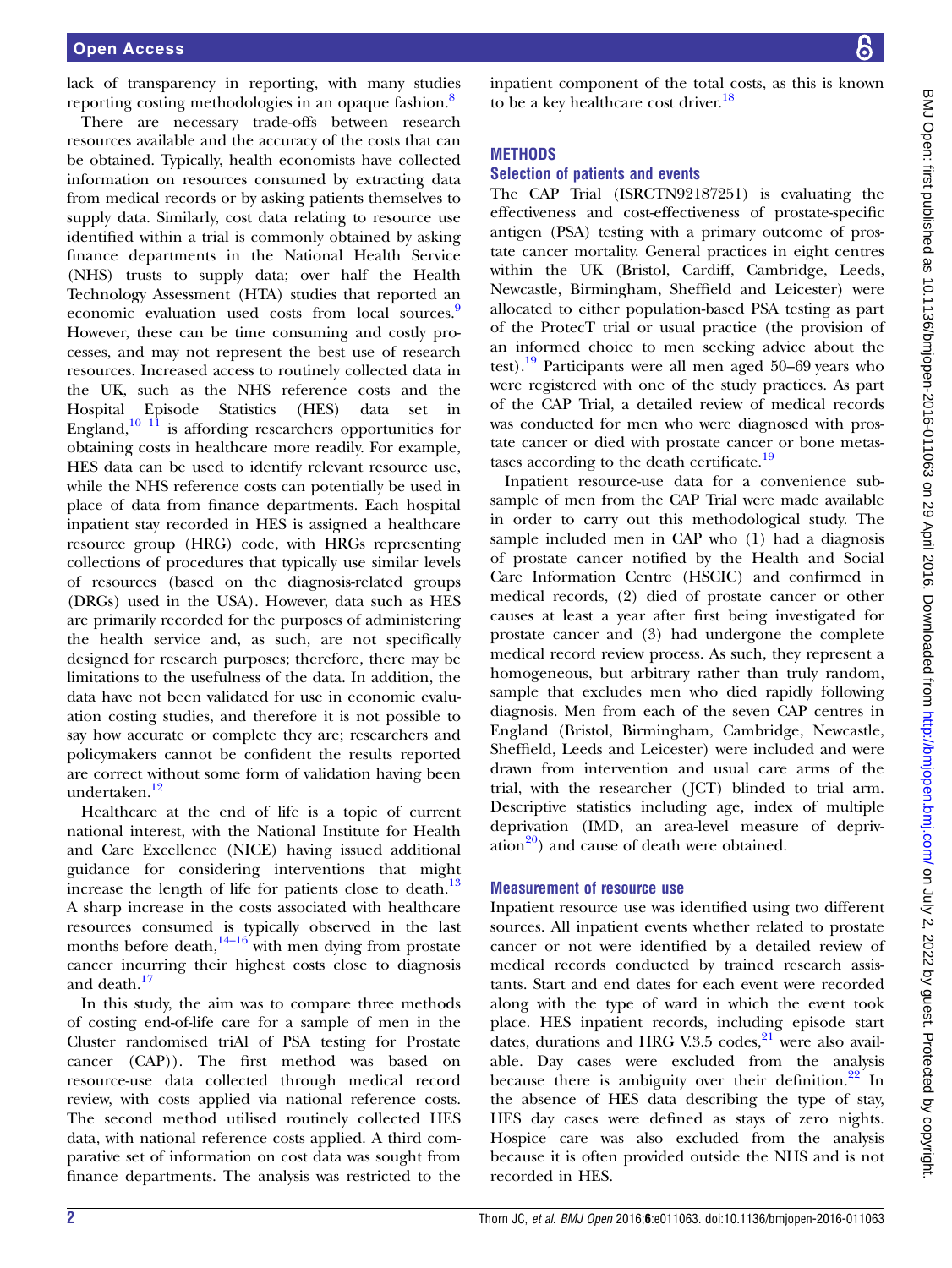# Application of costs

For resource use identified in medical record review, costs were assigned on the basis of the type of ward in which the inpatient event had occurred and the length of stay. Costs were applied using the publicly available NHS reference costs, which include both direct and indirect costs.<sup>[23](#page-5-0)</sup> Ward types for each event were mapped to service codes describing the specialty under which the man was treated in the NHS reference costs. For example, urology has a service code of 101, while cardiology is represented by 320. For each of the listed service codes, median costs for a patient's overnight stay were derived from a data set containing organisationspecific costs for  $2010/2011$ .<sup>[24](#page-5-0)</sup> Elective and non-elective inpatient (both short and long) stays were included in the averages because information on whether the stay was elective or not was not available for inpatient events in the medical record review data set; primary care trust data and outsourced events were excluded as we were interested in NHS secondary care costs. Where the ward type was unknown or unclear in the medical records, mapping to service codes was not possible. Mean imputation was used in these cases: a mean cost per night (weighted by the number of nights) was derived from all episodes with available cost data, and applied to events with missing costs. Sensitivity to the imputed value was explored by using the maximum and minimum costs.

For resource use identified via HES records, HRG V.3.5 codes were used to apply costs directly from the 2005/2006 NHS reference costs (the most recent year for which HRG V.3.5 costs were published) on the basis of individual episodes. Elective and non-elective admissions were taken into account. A per diem costing was applied to excess bed days beyond the standard number of days anticipated for a given HRG (known as the 'trim point'<sup>[25](#page-5-0)</sup>). Costs were inflated to  $2010/2011$ levels using the hospital and community health services index.[26](#page-5-0)

A third comparison was made by requesting cost data from trust finance departments for a small number of men whose medical record review was completed earliest. Trusts in each of the eight areas participating in CAP were sent a tailored questionnaire designed to minimise the burden on respondents by only requesting information relating to events that occurred within that trust. For example, trusts were only asked to supply the cost of a patient's overnight stay in a cardiology ward if a man in that trust had used the resource; this approach resulted in questionnaires of varying length. Questionnaires were emailed to named contacts identified by CAP researchers from information about the finance departments on each trust's website, with a request to return the information within 4 weeks. Periodic reminders were sent by email over a period of 5 months, and departments were contacted by telephone in order to ascertain whether there might be any problems with fulfilling the request.

# Analysis

Statistical analysis was carried out using Stata V.12 (StataCorp. Stata Statistical Software: Release 12. College Station, TX: StataCorp LP, 2011). For medical record review resource use, NHS reference costs were assigned to the month prior to death in which they occurred on a per diem basis; for long stays, therefore, costs could fall in more than 1 month. For HES-identified resources, costs were assigned to the month in which the first day of the episode occurred to reflect the fixed-cost nature of HRGs. Inpatient cost profiles were derived for mean costs incurred on a monthly basis over the last year of life.

Total mean resource-use costs over the final year of life were also calculated for the two methods of collecting resource-use data costed using NHS reference costs, and differences were derived for each month prior to death. Two-sample paired t tests were used to derive p values for the differences between costs; a 1% significance level is appropriate for the multiple tests carried out on these data. A manual inspection of inpatient events occurring in medical record review and HES records was conducted, with the aim of identifying missing events in either data set.

# RESULTS

# Data sets

HES and medical record review data were available for 292 men, representing seven centres participating in CAP in England. The men died between 2004 and 2012 at ages 52–78 years (mean (SD) age at death: 68.2 (5.4)). They had been diagnosed with prostate cancer at a mean (SD) age of 65.6 (5.3) years, and lived for a mean of 2 years and 8 months from diagnosis until death (SD=18 months). Two hundred and sixty-two of the men had undergone assessment by a committee set up to determine cause of death from data collected during medical record review; $\frac{19}{19}$  of these, 161 men (61.5%) were assessed as having died of prostate cancer. Of the remaining men, 64 (24.4%) had another cancer, 13 (5.0%) had cardiovascular disease and 24 (9.2%) had other causes cited on the death certificate. The men had a mean (SD) IMD score of 25.0 (17.3). Costs were imputed for 362/7722 (4.7%) of nights in the medical record review data set.

Comparative costs were requested from trust finance departments for a subset of 88 of these men, via questionnaires varying in length between three and seven pages. Full sets of requested costs were received from three out of the seven finance departments that were contacted, with response times ranging from 9 to 106 days; the shortest questionnaire resulted in the fastest response. A further partial set was received from a fourth department after a period of 125 days. Three departments had been unable or unwilling to supply costs after a period of 6 months. One department returned an extract from the NHS reference costs, and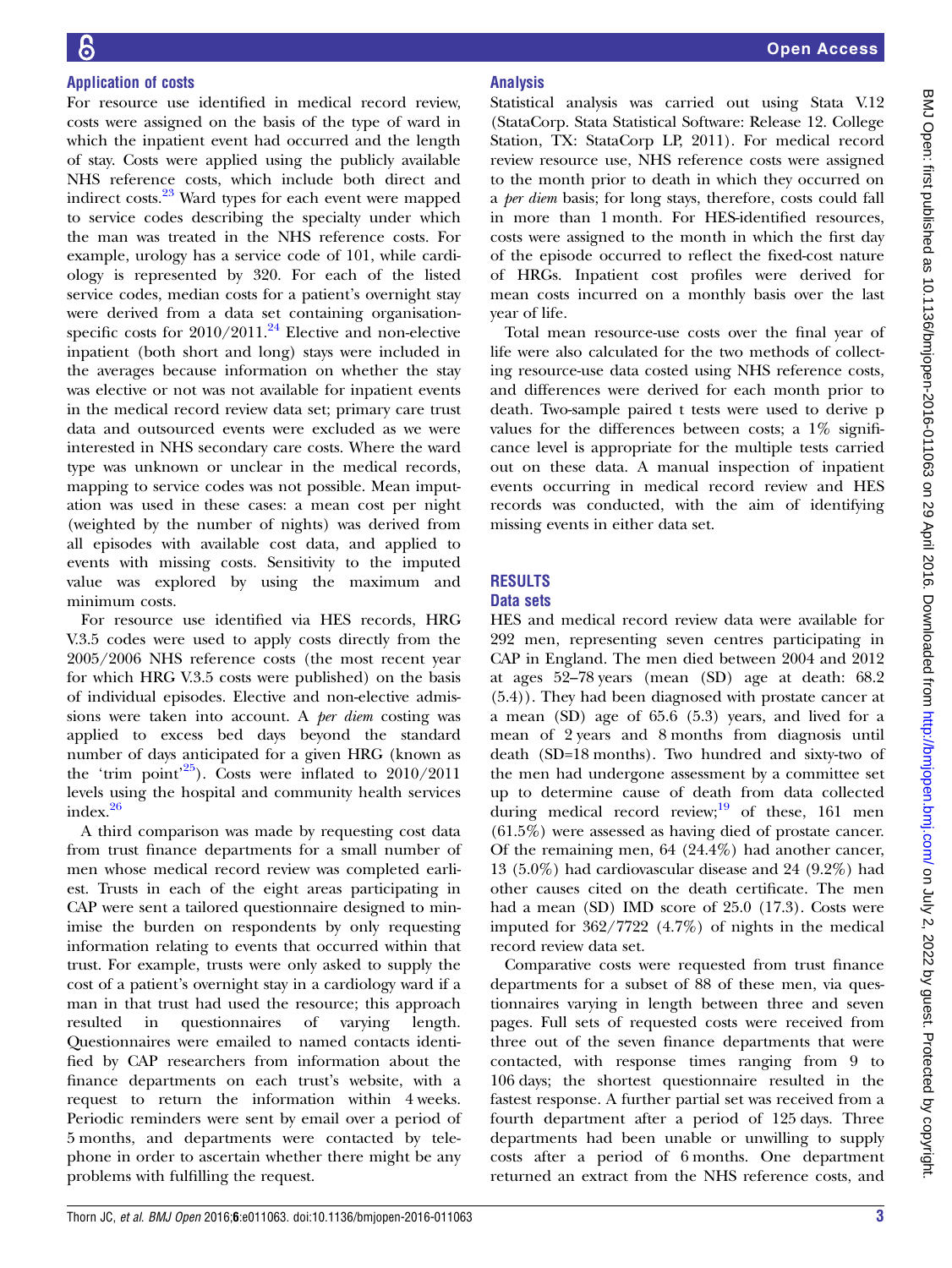the remaining three varied in terms of the factors included in the costs. Owing to the poor response rate and inconsistencies in reporting, the strategy was not considered successful and no further data were requested.

#### End-of-life inpatient cost profiles

Month-by-month inpatient cost profiles over the final year of life were derived using resource-use data from HES and medical record review costed with NHS reference costs (figure 1). The profiles were similar to one another and follow the expected pattern of a substantial rise in costs in the final months leading up to death. The 95% CIs overlapped at each month, and there was no discernible pattern that might suggest the existence of a systematic error between the two costing methods. The inpatient cost profiles diverged slightly as death approached, but the values were not significantly different at the 1% significance level. The wider variation in month 11 prior to death arose from a single man with a very lengthy stay beyond the trim point in the HES data set. Insufficient data returned from finance departments precluded the derivation of an inpatient cost profile using this costing methodology.

### Mean resource use per patient

The mean resource use per man over the final year of life was £11 122 (95% CI £9083 to £13 161) using medical record review and national reference costs, and £10 223 (95% CI £8880 to £11 565) using HES data with reference costs. Costs associated with HES data were slightly lower (about 8%) than those associated with medical record review data, but the difference was compatible with chance (p=0.3). Sensitivity analysis indicated that this result was not sensitive to the imputed value used in the medical record review costing; all CIs remained overlapping.



Figure 1 End-of-life inpatient cost profiles for men who have been diagnosed with prostate cancer; resource use was identified through (A) medical record review and (B) Hospital Episode Statistics (HES). National reference costs were used to assign costs to the resource use.

# Event identification

The definition of a single event was not consistent between the two sets of resource use, with some episodes recorded as single events in medical record review data appearing as multiple events in HES and vice versa. Therefore, events in the data sets were not congruent; minor differences in dates and lengths of stay were also common. However, there was no ambiguity where men had zero events recorded in one or the other data set. Eleven men (3.8%) for whom events were recorded in HES had all these events missing from medical record review; similarly, 7 men (2.4%) with no events according to HES had events identified in medical record review.

#### **DISCUSSION**

The end-of-life inpatient cost profiles derived using HES and medical record review data were broadly similar. Using HES data resulted in slightly lower costs overall than using medical record review data. HES costs represented ∼92% of medical record review costs, although there was no evidence of a true difference. This suggests that it should be possible to use either of the two costing methods in randomised controlled trials. It is unlikely that the discrepancy in costs can be explained by events not having been captured in HES. Eleven men had events in HES but no events picked up by medical record review; this is likely to have arisen as a result of difficulties tracing events that may have occurred in hospitals not approached during the medical record review process. However, seven men had events identified in medical record review and no events in HES, suggesting that HES does not represent a completely accurate gold standard.

Requesting data from finance departments proved very difficult, and was ultimately an unsuccessful approach. This may have been linked to the volume of information being requested, as the fastest turnaround arose with the shortest questionnaire. In the absence of a formal responsibility for trusts to supply the data, responding to a request appeared to be low on a list of priorities. The trusts all appeared to have different ways of working, and for some it appeared that the questions asked were not meaningful. Although trusts were asked to identify the different types of costs included in their estimates, it was not always apparent that the data supplied were directly comparable in terms of, for example, inclusion of procedures undergone during a hospital stay. The low response rate would have resulted in a large degree of estimation for missing data, and makes the finance department method unsuitable for a CEA.

The HRG system is used to drive reimbursement and create incentives for providers; as such, it does not necessarily reflect the true opportunity costs of the resources consumed. The nature of averages means that hospitals will be overcompensated for some procedures and underpaid for other, more costly, procedures. It is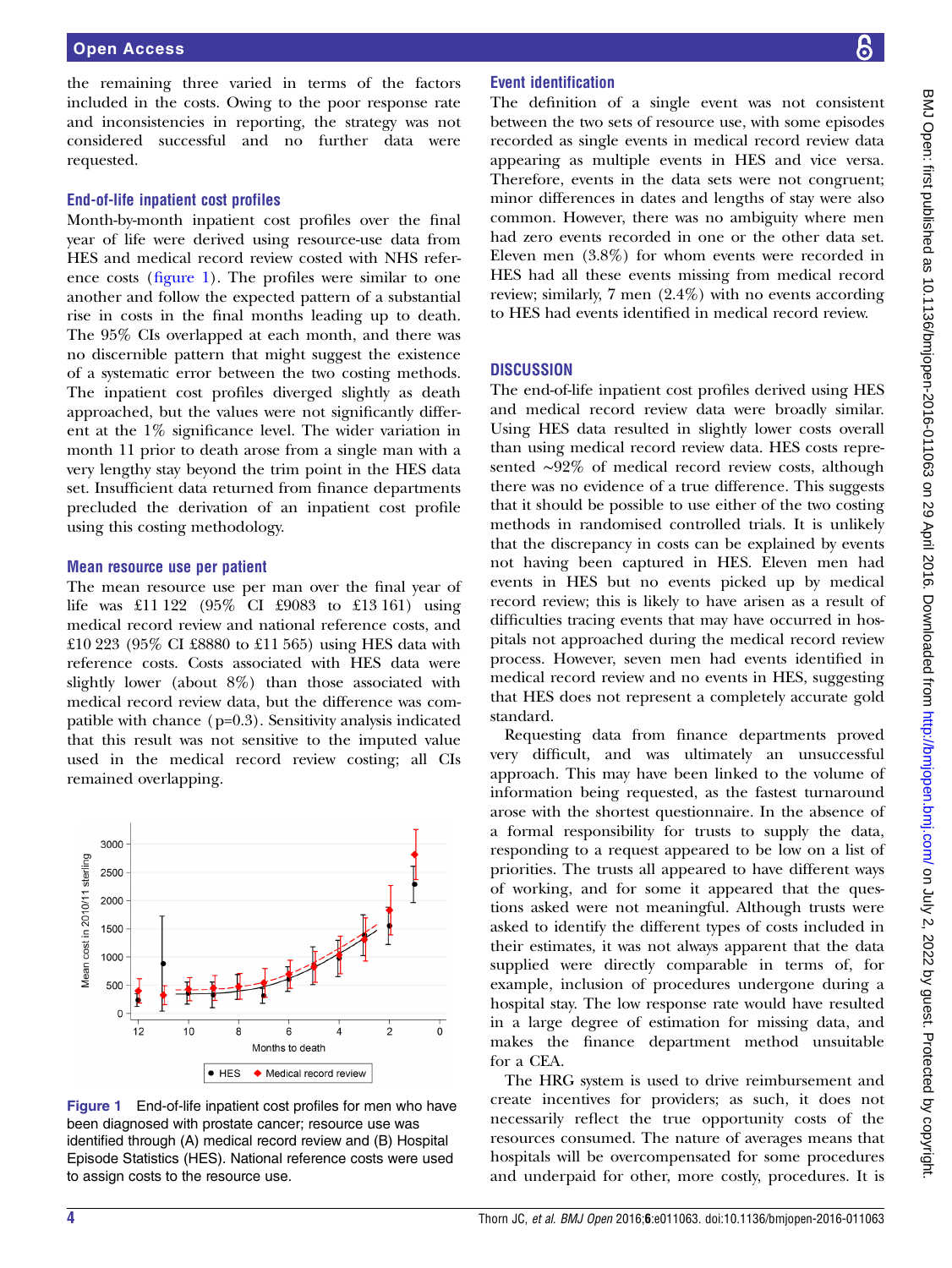possible that the distribution of underpaid costly procedures is concentrated in the final year of life which would accentuate any underpayment recorded. Inevitably, however, a per diem costing method with a cost applied for each day in hospital places considerable emphasis on the length of stay, with the same costs attributed to the first and all subsequent days. <sup>[27](#page-5-0)</sup> This may not reflect reality well, as it is more likely that there are variable living and medical costs throughout an episode with higher costs at the start of an episode.

A study based on Scottish data has looked at five different methods of costing hospital inpatient stays, comparing two DRG-based costing methods and three methods incorporating a *per diem* approach.<sup>[27](#page-5-0)</sup> The authors found substantial differences in overall costs depending on the costing method employed with higher costs observed when using a *per diem* approach, and recommended using an HRG-based costing method. However, the study was restricted to acute episodes, and did not use the English HES data set. Microcosting approaches attempt to identify and include all relevant costs in some detail; in preliminary work, Dakin et  $a^{28}$  $a^{28}$  $a^{28}$  found that using HRG data resulted in lower costs than microcosting in the context of a trial studying age-related macular degeneration. A comparison of a DRG-based costing system with microcosting in Ireland concluded that for disease areas with high-cost treatments, DRG estimates do not yield reliable results and microcosting should be considered.<sup>[29](#page-6-0)</sup> Our results add to this body of literature and suggest that HRG-based costing methods are appropriate in some instances.

The opportunity to reduce the cost of research through the use of HES appears to be a compelling argument in favour of adopting this approach for studies that require data extraction on large numbers over a wide geographical area. Medical record review is currently estimated by the CAP team to take 4–6 h per review, and can take as long as 28 h. It would be unrealistic to undertake this very time-consuming process for a large number of participants. Medical record review also has the potential to overlook events that occur at hospitals outside those visited by researchers. However, there are some limitations associated with using HES data for trial purposes. Coverage is restricted to England; therefore, studies with participants in other parts of the UK will need to employ further methods to supplement the HES data. Also, HRGs do not have the cost discrimination required to differentiate between, for example, two similar surgical procedures; in this instance, a microcosting approach based on asking finance departments for costs would still be necessary. For trials with longterm follow-up, there are also specific problems relating to changes in administrative methods over the years; for example, high-cost items were included in base HRGs in V.3.5, but were unbundled and assigned their own codes in HRG V.4.0. $30$ 

The study has strengths, but also some limitations. The strengths included the fact that we analysed the

data retrospectively, so it was possible to define the final year of life accurately. Research assistants received twice yearly training and review of their performance, so we are confident that the data collection process in medical record review was meticulous and comprehensive. However, conclusions that can be reliably drawn from this study are constrained by some limitations. Although there is no reason to believe that any biases exist, the sample was not selected completely at random. There is a lack of clarity over the definition of a day case, with some trusts classifying the same activity as an outpatient event. This may have led to day cases being inaccurately identified either in HES or medical record review<sup>22</sup>; day case events were excluded from the study, but the confusion may have led to some attribution errors. The men included in this study were slightly more deprived on average (IMD score=25.0) than the general population of men in CAP (IMD score=22.9). Men who died rapidly following diagnosis (within a year) were excluded; therefore, the study population is not a general one. Mean imputation was used for missing costs in the medical record review data, reducing the variance; however, this does not affect the conclusions of the study. The findings in this study relate to men diagnosed with prostate cancer, and it is uncertain whether these findings are generalisable to other cancers or conditions. We do not know whether the inpatient costs in the final year of life vary according to whether the man died of prostate cancer or of another cause. For men dying of prostate cancer, the cost of inpatient care in the final year of life has been estimated at  $~\sim$ £7500,<sup>[31](#page-6-0)</sup> slightly lower than our estimate for all men; we intend to explore this issue using our data in the future when the sample size is larger to allow precise estimation of stratified costs.

The purpose of this study was to investigate different costing methods that could be employed in clinical trials, and to validate the use of the HES inpatient data set in particular; the costs derived should not, therefore, be interpreted as end-of-life costs. The study was restricted to inpatient resource use; $18$  however, informal caregiving,  $32$  chemotherapy and hospice care  $34$  may also be substantial in the end-of-life period. Derivation of an overall cost of end-of-life prostate cancer care is planned for future work.

# **CONCLUSIONS**

Using HRGs from HES data coupled with NHS reference costs did not result in significantly different derived costs when compared with medical record review costing methods. This suggests that it should be acceptable to use routinely collected HES data in economic evaluations conducted alongside randomised controlled trials, although replication in alternative contexts would be valuable. Neither HES nor medical record review represent gold standards of resource-use data collection, with some inpatient events missed from both data sets.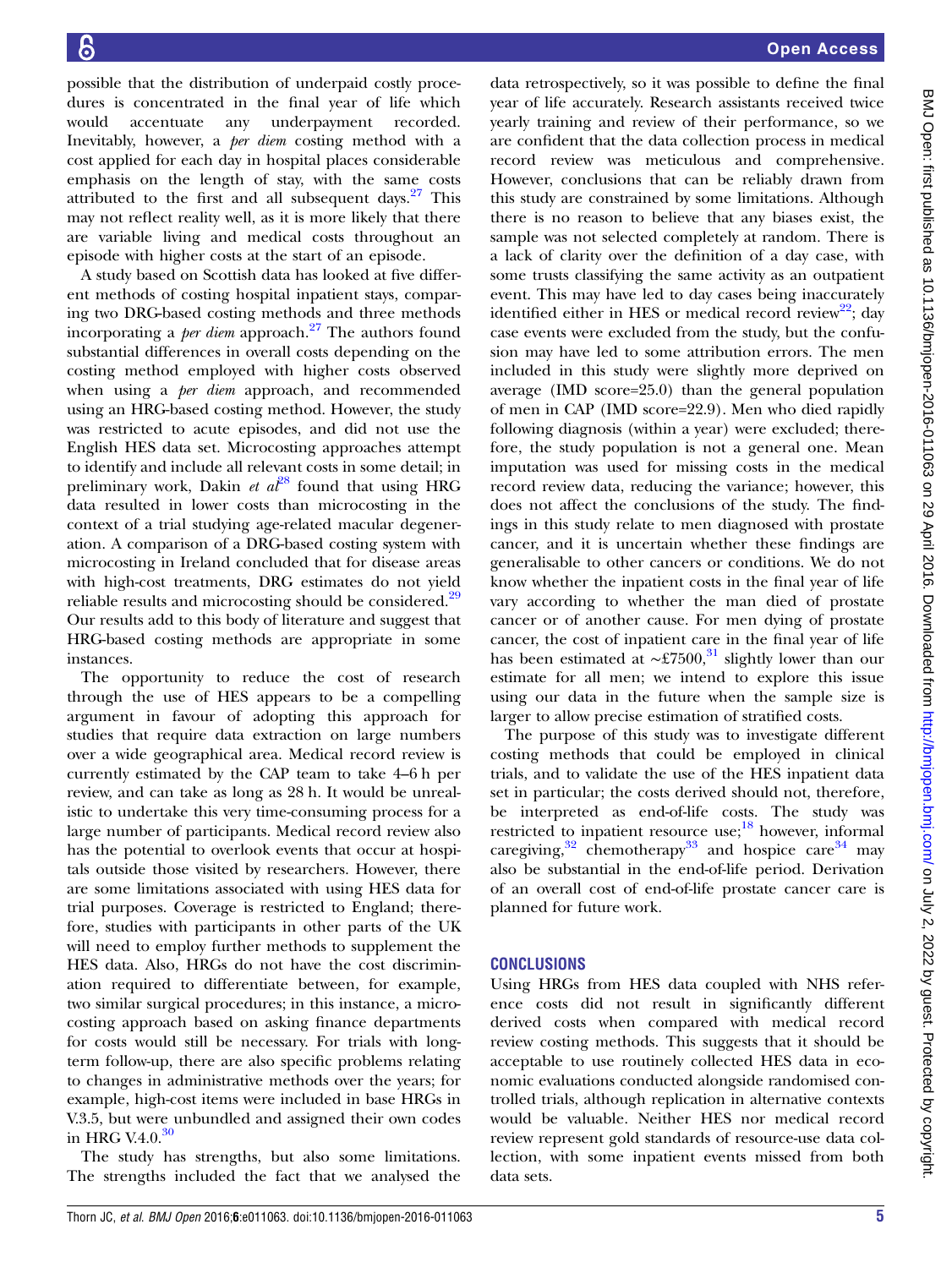# <span id="page-5-0"></span>Open Access

If data from medical record review are to be used, applying national reference costs is the preferred costing method as it is considerably less time consuming than contacting finance departments, and results in a substantially more complete data set. Researchers intending to use data from finance departments should make contact well in advance of requiring the data and anticipate a low response rate.

Acknowledgements The authors acknowledge the contribution of the CAP group. Investigators: RMM (lead principal investigator (PI)), JLD (PI), DEN (PI), FCH (PI), ELT (trial co-ordinator), Chris Metcalfe (statistician), Jonathan Sterne (statistician), SMN (health economist). Research staff: Liz Hill, Siaw Yein Ng, Naomi Williams, Liz Down (data manager), EW (data manager), JCT (health economist), Charlotte Davies, Laura Hughes, Mari-Anne Rowlands, Lindsey Bell. Administrative staff: Marta Tazewell, Genevieve Hatton-Brown. Management Committee, Trial Steering Committee, Data Monitoring Committee and Cause of Death Committee as listed in Turner et al.<sup>19</sup> The authors would also like to thank participants of the Health Economists Study Group winter meeting (Exeter, 2012) for helpful comments. The CAP Trial is funded by Cancer Research UK/UK Department of Health (C11043/A4286, C18281/A8145, C18281/A11326 and C18281/ A15064), and this work was undertaken with the support of the MRC ConDuCT-II Hub (Collaboration and innovation for Difficult and Complex randomised controlled trials in invasive procedures—MR/K025643/1). The ProtecT trial is funded by the UK National Institute for Health Research (NIHR) Health Technology Assessment Programme ( projects 96/20/06, 96/ 20/99) with the University of Oxford (Oxford, UK) as sponsor. JLD is supported by the NIHR Collaboration for Leadership in Applied Health Research and Care West at University Hospitals Bristol NHS Trust. FCH, DEN and JLD are NIHR senior investigators.

Contributors JCT, ELT, EW, RMM and SMN were involved in the design, implementation and analysis of the methodological study. JLD, DEN, FCH and RMM were involved in the design and implementation of the CAP Trial on which the study is based. LD, EW, JV and LH were involved in managing the data used in the study. All authors commented on drafts of the final manuscript.

Funding Cancer Research UK/UK Department of Health.

Disclaimer The views and opinions expressed here are of the authors and do not necessarily reflect those of the Department of Health.

Competing interests All authors have completed the ICMJE uniform disclosure form at [http://www.icmje.org/coi\\_disclosure.pdf](http://www.icmje.org/coi_disclosure.pdf) and declare: all authors had financial support from Cancer Research UK and the UK Department of Health, and JCT had financial support from the MRC Network of Hubs for Trials Methodology Research (ConDuCT-II Hub), for the work. JLD is supported by the NIHR Collaboration for Leadership in Applied Health Research and Care West at University Hospitals Bristol NHS Trust. FCH, DEN and JLD are NIHR senior investigators.

Ethics approval Trent MREC (05/MRE04/78) and Confidentiality Advisory Group (PIAG 1-05(f )/2006) approved the study.

Provenance and peer review Not commissioned; externally peer reviewed.

Data sharing statement No additional data are available.

Open Access This is an Open Access article distributed in accordance with the terms of the Creative Commons Attribution (CC BY 4.0) license, which permits others to distribute, remix, adapt and build upon this work, for commercial use, provided the original work is properly cited. See: [http://](http://creativecommons.org/licenses/by/4.0/) [creativecommons.org/licenses/by/4.0/](http://creativecommons.org/licenses/by/4.0/)

#### **REFERENCES**

NICE. Guide to the methods of technology appraisal. National Institute for Clinical Excellence (NICE), 2008.

- 2. Drummond M, Jefferson T. Guidelines for authors and peer reviewers of economic submissions to the [BMJ](http://dx.doi.org/10.1136/bmj.313.7052.275). BMJ 1996;313:275–83.
- 3. Mogyorosy Z, Smith P. The main methodological issues in costing health care services: a literature review. Centre for Health Economics, University of York Working Papers, 2005.
- Reed SD, Friedman JY, Gnanasakthy A, et al. Comparison of hospital costing methods in an economic evaluation of a multinational clinical trial. [Int J Technol Assess Health Care](http://dx.doi.org/10.1017/S0266462303000357) 2003;19:396–406.
- 5. Jacobs P, Ohinmaa A, Brady B. Providing systematic guidance in pharmacoeconomic guidelines for analysing costs. [Pharmacoeconomics](http://dx.doi.org/10.2165/00019053-200523020-00006) 2005;23:143.
- 6. Oostenbrink JB, Koopmanschap MA, Rutten FFH. Standardisation of costs: the Dutch Manual for Costing in economic evaluations. [Pharmacoeconomics](http://dx.doi.org/10.2165/00019053-200220070-00002) 2002;20:443–54.
- 7. Adam T, Evans DB, Koopmanschap MA. Cost-effectiveness analysis: can we reduce variability in costing methods? [Int J Technol](http://dx.doi.org/10.1017/S0266462303000369) [Assess Health Care](http://dx.doi.org/10.1017/S0266462303000369) 2003;19:407–20.
- 8. Fukuda H, Imanaka Y. Assessment of transparency of cost estimates in economic evaluations of patient safety programmes. [J Eval Clin Pract](http://dx.doi.org/10.1111/j.1365-2753.2008.01033.x) 2009;15:451–9.
- 9. Ridyard CH, Hughes DA. Methods for the collection of resource use data within clinical trials: a systematic review of studies funded by the UK Health Technology Assessment program. [Value Health](http://dx.doi.org/10.1111/j.1524-4733.2010.00788.x) 2010;13:867–72.
- 10. Health and Social Care Information Centre. Hospital Episode Statistics. [http://www.hesonline.nhs.uk/Ease/servlet/ContentServer?](http://www.hesonline.nhs.uk/Ease/servlet/ContentServer?siteID=1937) [siteID=1937](http://www.hesonline.nhs.uk/Ease/servlet/ContentServer?siteID=1937)
- 11. Hall P, Hamilton P, Hulme C, et al. Costs of cancer care for use in economic evaluation: a UK analysis of patient-level routine health system data. [Br J Cancer](http://dx.doi.org/10.1038/bjc.2014.644) 2015;112:948-56.
- 12. van Walraven C, Bennett C, Forster AJ. Administrative database research infrequently used validated diagnostic or procedural codes. [J Clin Epidemiol](http://dx.doi.org/10.1016/j.jclinepi.2011.01.001) 2011;64:1054–9.
- 13. NICE. Appraising life-extending, end of life treatments: supplementary advice. 2009. [http://www.nice.org.uk/media/E4A/79/](http://www.nice.org.uk/media/E4A/79/SupplementaryAdviceTACEoL.pdf) [SupplementaryAdviceTACEoL.pdf](http://www.nice.org.uk/media/E4A/79/SupplementaryAdviceTACEoL.pdf)
- 14. Reed SD, Li Y, Dunlap ME, et al. In-hospital resource use and medical costs in the last year of life by mode of death (from the HF-ACTION randomized controlled trial). [Am J Cardiol](http://dx.doi.org/10.1016/j.amjcard.2012.05.059) 2012;110:1150–5.
- 15. Forma L. Rissanen P. Noro A, et al. Health and social service use among old people in the last 2 years of life. [Eur J Ageing](http://dx.doi.org/10.1007/s10433-007-0054-4) 2007;4:145–54.
- 16. Calver J, Bulsara M, Boldy D. In-patient hospital use in the last years of life: a Western Australian population-based study. [Aust N Z](http://dx.doi.org/10.1111/j.1467-842X.2006.tb00107.x) [J Public Health](http://dx.doi.org/10.1111/j.1467-842X.2006.tb00107.x) 2006:30:143-6.
- 17. Krahn MD, Zagorski B, Laporte A, et al. Healthcare costs associated with prostate cancer: estimates from a population-based study. **[BJU](http://dx.doi.org/10.1111/j.1464-410X.2009.08758.x)** [Int](http://dx.doi.org/10.1111/j.1464-410X.2009.08758.x) 2009;105:338–46.
- 18. Bardsley M, Georghiou T, Dixon J. Social care and hospital use at the end of life. London: The Nuffield Trust, 2010.
- 19. Turner EL, Metcalfe C, Donovan JL, et al. Design and preliminary recruitment results of the Cluster randomised triAl of PSA testing for Prostate cancer (CAP). [Br J Cancer](http://dx.doi.org/10.1038/bjc.2014.242) 2014;110:2829-36.
- 20. Department for Communities and Local Government. English indices of deprivation 2010: guidance. 2010; (12 September 2014). [https://](https://www.gov.uk/government/publications/english-indices-of-deprivation-2010-guidance) [www.gov.uk/government/publications/english-indices-of](https://www.gov.uk/government/publications/english-indices-of-deprivation-2010-guidance)[deprivation-2010-guidance](https://www.gov.uk/government/publications/english-indices-of-deprivation-2010-guidance)
- 21. Health and Social Care Information Centre. HRG v3.5. [http://www.](http://www.hscic.gov.uk/article/2310/HRG-v35-Toolkit) [hscic.gov.uk/article/2310/HRG-v35-Toolkit](http://www.hscic.gov.uk/article/2310/HRG-v35-Toolkit)
- 22. Audit Commission. By definition: improving data definitions and their use by the NHS. 2011. [http://www.audit-commission.gov.uk/](http://www.audit-commission.gov.uk/SiteCollectionDocuments/Downloads/20120419ByDefinition.pdf) [SiteCollectionDocuments/Downloads/20120419ByDefinition.pdf](http://www.audit-commission.gov.uk/SiteCollectionDocuments/Downloads/20120419ByDefinition.pdf)
- 23. Department of Health. NHS Reference Costs. [https://www.gov.uk/](https://www.gov.uk/government/collections/nhs-reference-costs) [government/collections/nhs-reference-costs](https://www.gov.uk/government/collections/nhs-reference-costs)
- 24. Department of Health. 2010–11 reference costs publication. 2011; (11 December 2012). [https://www.gov.uk/government/publications/](https://www.gov.uk/government/publications/2010-11-reference-costs-publication) [2010-11-reference-costs-publication](https://www.gov.uk/government/publications/2010-11-reference-costs-publication)
- 25. Jones R. Limitations of the HRG tariff: the trim point. [Br J Healthc](http://dx.doi.org/10.12968/bjhc.2008.14.11.510) [Manag](http://dx.doi.org/10.12968/bjhc.2008.14.11.510) 2008;14:510–13.
- 26. Curtis L. Unit Costs of Health and Social Care. 2011; (11 December 2012). [http://www.pssru.ac.uk/project-pages/unit-costs/2011/index.](http://www.pssru.ac.uk/project-pages/unit-costs/2011/index.php) [php](http://www.pssru.ac.uk/project-pages/unit-costs/2011/index.php)
- 27. Geue C, Lewsey J, Lorgelly P, et al. Spoilt for choice: implications of using alternative methods of costing hospital episode statistics. [Health Econ](http://dx.doi.org/10.1002/hec.1785) 2011;21:1201–16.
- 28. Dakin H, Abangma G, Wordsworth S. What is the value of collecting detailed costing data in clinical trials? Trials 2011;12:1–2.